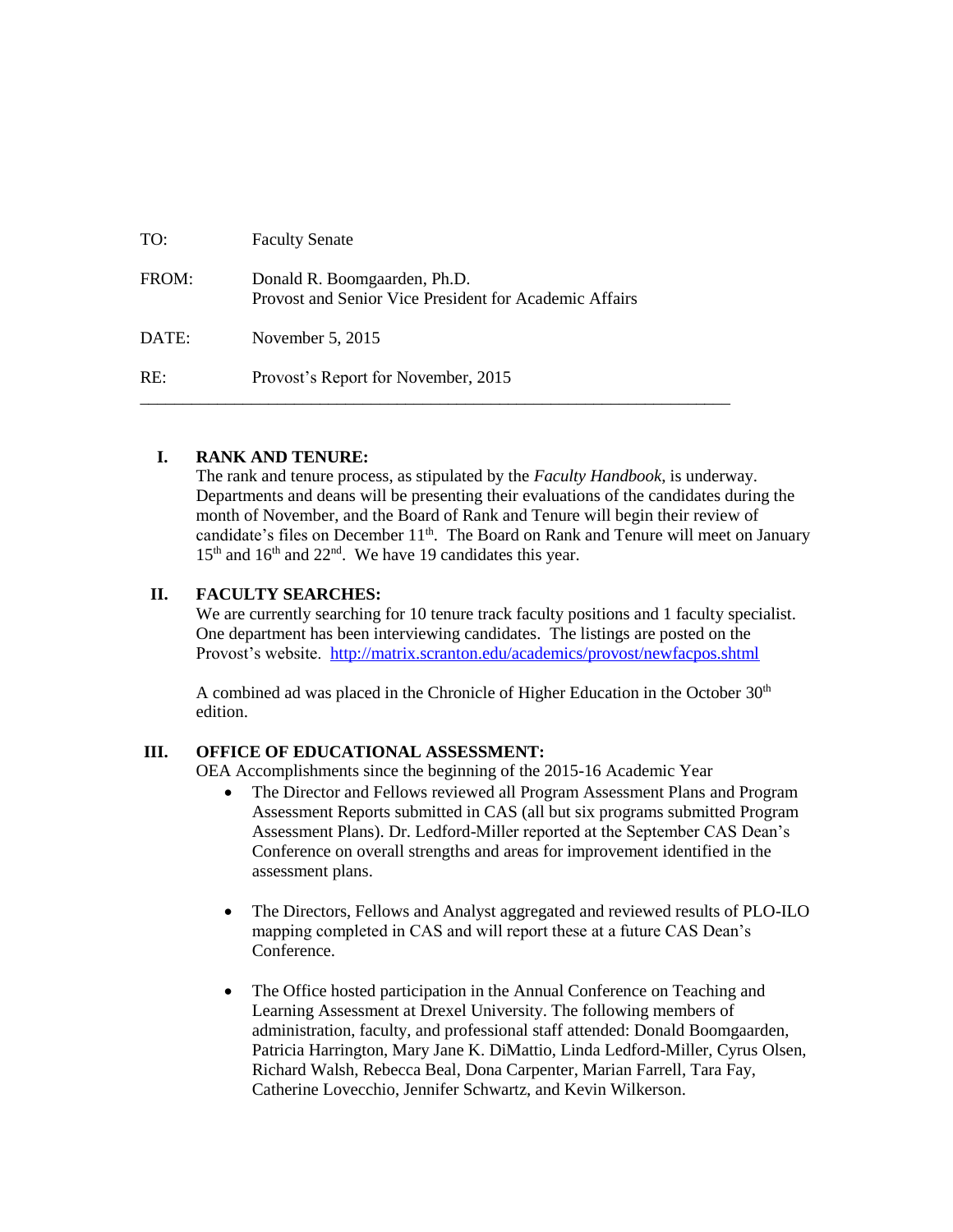- Cyrus Olsen, Director of GE Assessment participated in the Teagle conference on GE Assessment in October. He is currently working with key faculty to complete 4 or the 5 GE assessment projects that are underway.
- The Office published Fall OEA Newsletter: [http://www.scranton.edu/academics/provost/institutional](http://www.scranton.edu/academics/provost/institutional-effectiveness/newsletter.shtml)[effectiveness/newsletter.shtml](http://www.scranton.edu/academics/provost/institutional-effectiveness/newsletter.shtml)
- OEA Initiatives Currently Underway
	- The office is planning for the Intersession Assessment Institute. The title will be: Excellence & Evaluation in Jesuit Education: Ignatian Discernment & Program Practice.
	- The Directors and Faculty Fellows are meeting with program directors/faculty in CAS for refinement of Program Assessment Plans

OEA Assessment Activities Currently Underway

 The Associate Provost and Office are preparing to begin the interview process for a Faculty Fellow from CAS to fill the slot left open by Harry Dammer. A request for applications was distributed to all full-time faculty in CAS.

# **IV. CURRICULUM:**

The following proposals have been approved:

| <b>Program Change</b><br>Accelerated BS in Management/MBA                               | <b>Date Posted</b><br>5/13/15 |
|-----------------------------------------------------------------------------------------|-------------------------------|
| <b>New Course</b><br>ENTL 134X: Hardboiled Heroes and Gangsters                         | 5/28/15                       |
| <b>Course Change</b><br>THTR 214: Drama Practicum<br><b>Physics Course Descriptions</b> | 5/13/15<br>5/13/15            |

# **V. GRANTS**

# **Intersession Grants**:

The Faculty Development Board reviewed 6 applications for Intersession grants and awarded 3 grants to the following faculty members:

| Michael G. Azar:  | Eastern Orthodox Interpretation of Paul, An International    |
|-------------------|--------------------------------------------------------------|
|                   | Collaboration                                                |
| Oliver J. Morgan: | It's All Connected: Integrating the Many Layers of Addiction |
| Susan L. Poulson: | Divorce and Women's Rights                                   |

# **VI. OFFICE OF RESEARCH AND SPONSORED PROGRAMS (ORSP):**

ORSP will support faculty in their efforts to write effective grant proposals seeking extramural support for research activities. Awarded stipends totaling \$1,500 will provide selected faculty with monetary support to incentivize the development of external grant proposals. An initial stipend of \$750 will be paid for the grant development during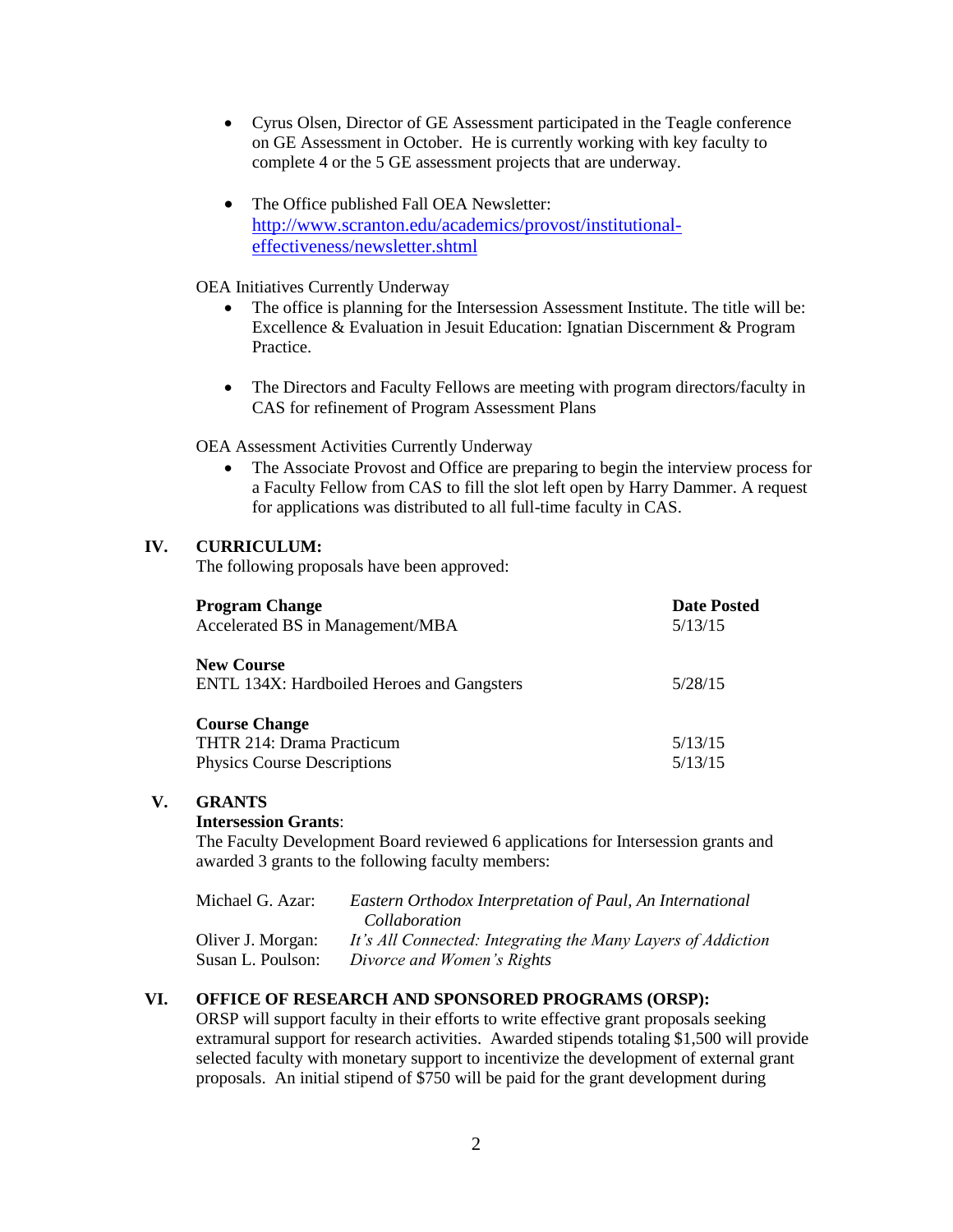Intercession 2016 or Summer 2016, and an additional \$750 stipend will be provided to awardees upon submission of the completed proposal to ORSP.

## **VII. INTERNATIONAL STUDENT AND SCHOLAR SERVICES:**

#### Study Abroad

Seventeen University students are studying abroad in fall 2015. Hosting countries are: Italy, South Korea, Denmark, United Kingdom, France, Ireland, Australia, and the People's Republic of China.

## **VIII. RANKINGS:**

The University of Scranton ranks  $22<sup>nd</sup>$  in the nation for the impact it has on the earnings of its graduates, according to a first-ever ranking by *The Economist*, the well-respected international news publication. Following the premise that a "good student" would do well at any college, *The Economist* used regression analysis to measure the effect of an array of variables in order to determine the actual impact the college has on the earnings of a graduate.

*The Economist* measured The University of Scranton's additional earnings impact to be \$8,437 annually, ranking it  $22<sup>nd</sup>$  in the country, and giving us the second highest rank of a Jesuit university, following only Georgetown University at No. 16. We are the seventh highest ranked college in Pennsylvania.

## **IX. BROWN BAG LUNCHEONS:**

November 19<sup>th</sup> Fr. Quinn will meet with the new faculty.

# **X. UPDATES**

#### **College of Arts and Sciences**

- On October  $22<sup>nd</sup>$ , we hosted a site visit by a team from the Academy of Criminal Justice Sciences as part of our application for certification of our Criminal Justice program. Only six undergraduate programs in the country have received this certification.
- More than 30 colleges representing law, medicine and graduate programs in other fields, will participate in The University of Scranton's 30<sup>th</sup> annual Law, Medical, Graduate School Fair for students from area colleges and local residents. The fair was held on October 28<sup>th</sup> and was hosted by our Roche Center for Career Development.
- The Jonathan F. Reichert Foundation has awarded Juan Serna, Ph.D., Physics/EE Department, an ALPhA Immersion Equipment Grant. The grant is awarded, to faculty that have completed the two or three day immersion experience, will provide funds to purchase apparatus used by faculty who participated in the immersion experience.
- Virginia Grise, theatre artist and winner of the Yale Drama Prize for her play *blu,* will present a public reading of her work on November 11, 2015, at 5:30 p.m. in the Studio Theatre of the McDade Center for Literary and Performing Arts. She will also meet with classes and groups of student throughout the day on November 12th.